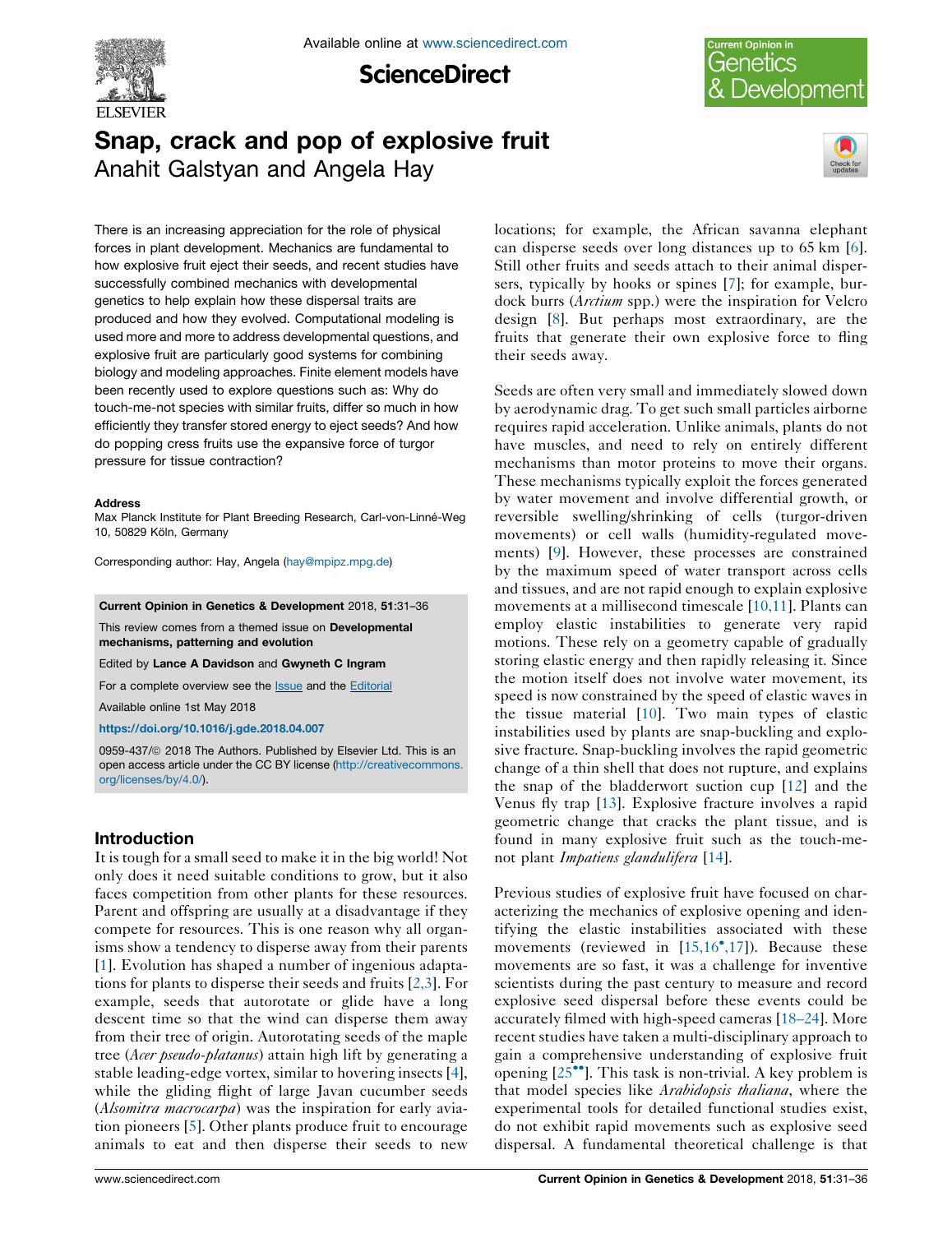<span id="page-1-0"></span>rapid movements are the culmination of activities integrated across different spatial scales, hence a complete understanding requires biomechanical models that link causal events at the cell and tissue levels to the macroscopic organ and plant response. To address these issues, scientists recently combined theoretical models at different spatial scales with genetic studies in Cardamine hirsuta, a close relative of A. thaliana that uses explosive fruit to eject its seeds  $[25^{\bullet\bullet}, 26, 27]$ . In this review, we will discuss work over the past two years that has focused on the mechanics of explosive seed dispersal in various fruit.

#### Pump up the volume

While cells can be described as 'the little bags of water you're made of' [[28\]](#page-4-0), plant cells are better described as little pressure bombs [[29\]](#page-4-0). Fully hydrated plant cells are under high internal pressure, commonly 0.4–0.8 MPa, but can reach up to 4 MPa in the guard cells of stomatal pores [\[11](#page-4-0)]. Plant cells are prevented from bursting under this pressure by a strong, rigid cell wall. This hydrostatic pressure, called turgor pressure, pushes the plasma membrane against the cell wall (red arrows, Figure 1a). To balance this pressure, in-plane mechanical stresses develop in the cell wall. Changes in turgor pressure occur by the exchange of water between a cell and its environment due to evaporation or osmosis (Figure 1a). In this way, water flows towards compartments where the water potential is lowest [[29\]](#page-4-0). These physical properties water flow induced by gradients of water potential, turgor pressure, and cell-wall deformation — form the basis of water-driven movements in plants.

Explosive fruit rely on hydraulics to gradually store elastic energy that is suddenly released once certain design features undergo mechanical failure. Typically, dehydration causes fruit tissues to deform, creating tension as cells contract when they lose turgor pressure through passive drying (Figure 1a). Passive rather than active contraction is typical for explosive seed dispersal since these are irreversible movements that tear the fruit tissue [\[30](#page-5-0)]. However, Hofhuis et al. found that this concept does not apply to the explosive fruit of popping cress (C.  $hirsuta$ ). For one thing, C. hirsuta fruit explode while the tissues are turgid, not dry [\[18](#page-4-0)], and moreover, differential contraction of the fruit wall requires living cells that sustain high turgor pressure  $[25$ <sup>\*\*</sup>].

During explosive seed dispersal, the fruit walls of the C. hirsuta fruit pod coil rapidly, transferring kinetic energy to the seeds to fire them away (Figure 1b). Coiling is a consequence of the bi-layer configuration of the fruit wall (Figure 1b). An active, outer tissue layer contracts (green, Figure 1b) while an inextensible inner layer, stiffened by lignin, does not (blue, Figure 1b). This differential contraction causes the initially straight valve to coil (Figure 1b). But how do turgid cells contract in length? Hofhuis et al. used quantitative imaging and osmotic





Turgor pressure drives active contraction in the C. hirsuta fruit wall. (a) Plant cell under high turgor pressure (high P, left) due to water influx. The cell expands, pushing the plasma membrane against the cell wall (red arrows). Water efflux results in low turgor pressure (low P, right), causing the plasma membrane to shrink in from the cell wall and the cell to contract. (b) Explosive coiling of the fruit walls ejects the seeds from a C. hirsuta fruit pod (left). Each fruit wall is arranged as a bilayer with an outer layer (green) that contracts (white arrows) and an inner layer (blue) that does not. This differential contraction causes the initially straight fruit wall to coil (right). (c) Finite element model simulations of C. hirsuta fruit exocarp cells pressurized from low (blue) to high (red) turgor pressure (P) (data reproduced from  $[25\text{''}$ ). Dashed lines mark the initial length of the cell file and the final length; arrows indicate 12% contraction in length. (d) Osmotic pressure drives the explosion of dwarf mistletoe (Arceuthobium americanum) fruit, which ejects the seeds with a stream of mucilage.

treatments to show that the exocarp cells of C. hirsuta fruit respond anisotropically to turgor pressure, contracting in length, while expanding in depth and width  $[25\text{°}$  $[25\text{°}$ .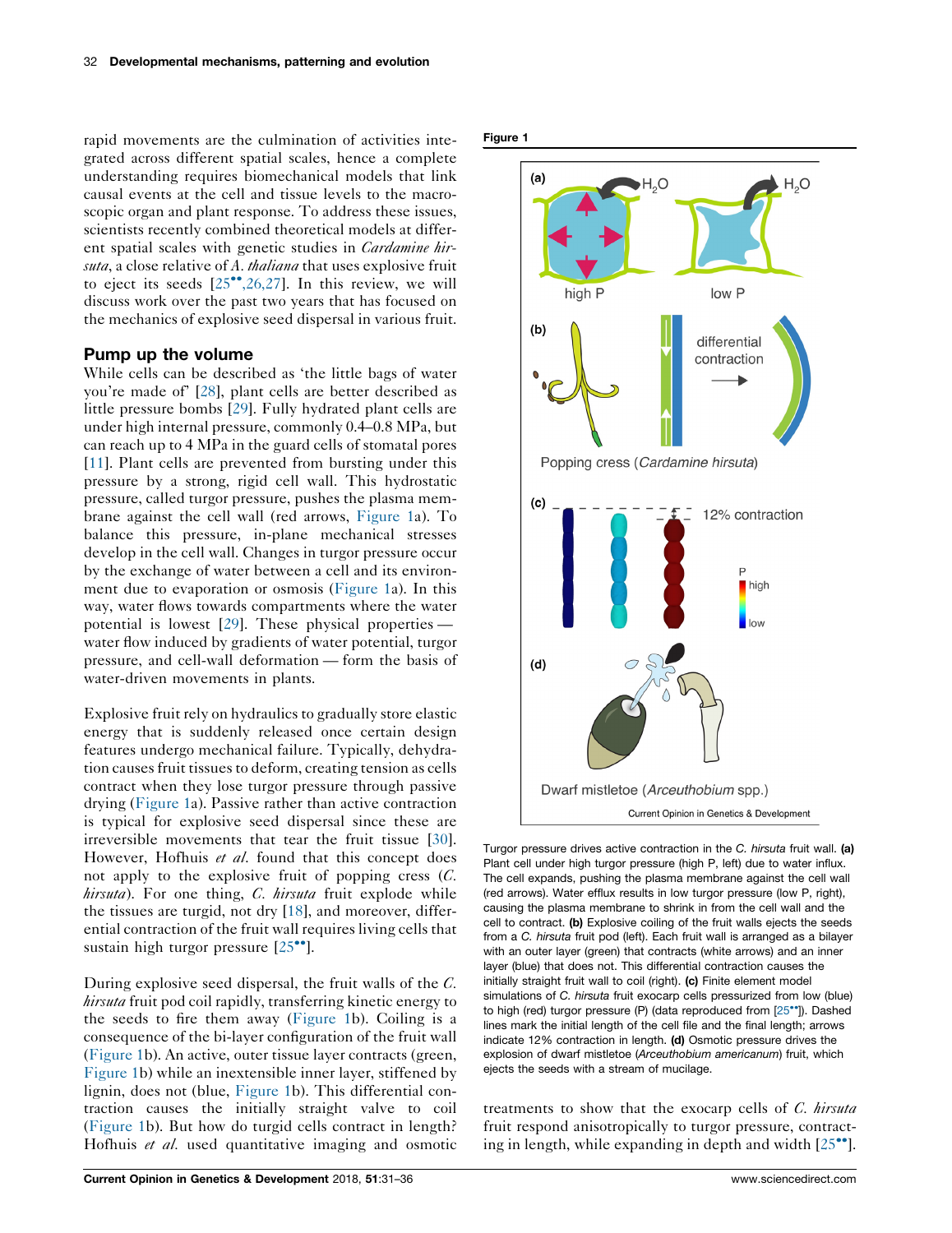They could reproduce this response in a finite element model that used anisotropic cell wall material and the actual 3-dimensional geometry of C. hirsuta exocarp cells [\(Figure 1c](#page-1-0))  $(25\degree)$  and associated video abstract). This specific cell shape is conserved between *C. hirsuta* and other *Cardamine* species with explosive fruit [31<sup>°</sup>[\], sug](#page-5-0)gesting that they may share a common mechanism of active contraction to power explosion. Future work could investigate the generality of this mechanism in  $C$ , parvi*flora*  $[24]$  $[24]$  and other fruit that employ explosive fracture such as *I. glandulifera* [[14\]](#page-4-0) and *I. capensis* [[23\]](#page-4-0).

Hydrostatic pressure is used to even greater effect in other explosive fruit. A very high osmotic pressure builds up in the fruit of squirting cucumber (*Ecballium elaterium*) and dwarf mistletoes (Arceuthobium spp.), which ultimately explode, dispersing seeds with a stream of muclilage [\(Figure 1d](#page-1-0)). This mechanism for rapid seed ejection has recently inspired thermo-triggered squirting capsules for nanoparticle delivery with potential applications in biomedicine [[32\]](#page-5-0). In dwarf mistletoes, a mucilaginous layer of viscin cells, between the seed and the fruit exocarp, accumulates considerable osmotic pressure until finally, the fruit fractures along its abscission zone. The exocarp then contracts rapidly, hurling the seed upward with initial velocities estimated close to 50 km/h [[19\]](#page-4-0) dispersing seeds almost 15 m away [\[20](#page-4-0)]. More recently, deBruyn *et al*. measured endogenous heat release in dwarf mistletoe (Arceuthobium americanum) fruit, and an associated increase in fruit surface temperature, just minutes before explosive discharge [33 [\]. Interestingly, these](#page-5-0) results may mean that thermogenesis can trigger the explosive fracture of the fruit along its abscission zone [33<sup>\*</sup>[\]. It remains to be determined whether any link exists](#page-5-0) between endogenous heat production and ambient temperature, but enhanced seed dispersal of this parasitic plant under global warming would have considerable implications for the forestry industry.

#### Do the twist

Plant movements depend on both turgor pressure and cell wall mechanics. A plant cell wall can be viewed as a fibrereinforced gel; composed of rigid cellulose microfibrils embedded in a hydrated matrix of polysaccharides [\[34](#page-5-0)]. The orientation of cellulose fibres in the cell wall influences the direction of expansion in living cells (Figure 2a), but also directs movements that occur in dead tissues. The cells walls of fibrous plant tissues are hygroscopic and can swell or shrink depending on humidity [[9\]](#page-4-0). According to the arrangement of cellulose fibres, this can translate into organ movements, such as the opening of pine cone scales [[35\]](#page-5-0), and the explosive dispersal and self-burial of awned seeds of Erodium cicutarium [\[36](#page-5-0)] and Pelargonium peltatum [[37\]](#page-5-0). The fruit pod of the orchid tree (Bauhinia variegate), for example, opens by a chirality-creating mechanism that turns an initially flat fruit valve into a helix (left, Figure 2b) [\[38](#page-5-0)].





The orientation of cellulose microfibrils in the cell wall influence directional growth and hygroscopic movements. (a) Cellulose microfibrils (green) are aligned perpendicular to the direction of growth in anisotropically growing cells (left) but not in isotropically growing cells (right). (b) Fruit pod opening in Bauhinia variegate involves a hygroscopic movement that turns a flat valve into a helix (left). Each fruit valve has two layers (shown as brown and red) with cellulose microfibrils oriented roughly 45° with respect to the pod's longitudinal axis. Upon drying, these two layers shrink in perpendicular directions, which is sufficient to drive the flat-to-helical transition. This structure was mimicked using composite elastic materials (right) where two layers (brown and red) were pre-stretched (directions indicated by arrows) and glued together such that the layers shrunk uniaxially in perpendicular directions. A strip cut from this material (indicated by box) curls into a helical configuration [[38](#page-5-0)].

The fruit valves consist of two fibrous layers, with cellulose microfibrils oriented approximately  $45^{\circ}$  with respect to the pod's longitudinal axis. Upon drying, these two layers shrink in perpendicular directions, which is sufficient to drive the flat-to-helical transition that opens the fruit pod. As proof of concept, the authors mimicked this structure with a mechanical analog comprising two prestretched latex sheets that shrunk uniaxially in perpendicular directions [\[38](#page-5-0)]. A strip cut from this material curled into a helical configuration (right, Figure 2b), reproducing the geometry of the B. variegate fruit pod.

#### A need for speed

Rapid plant movements depend on the fast release of stored elastic energy; and mechanisms that employ explosive fracture are the fastest of these movements [[10\]](#page-4-0). Two recent studies have highlighted the sophisticated design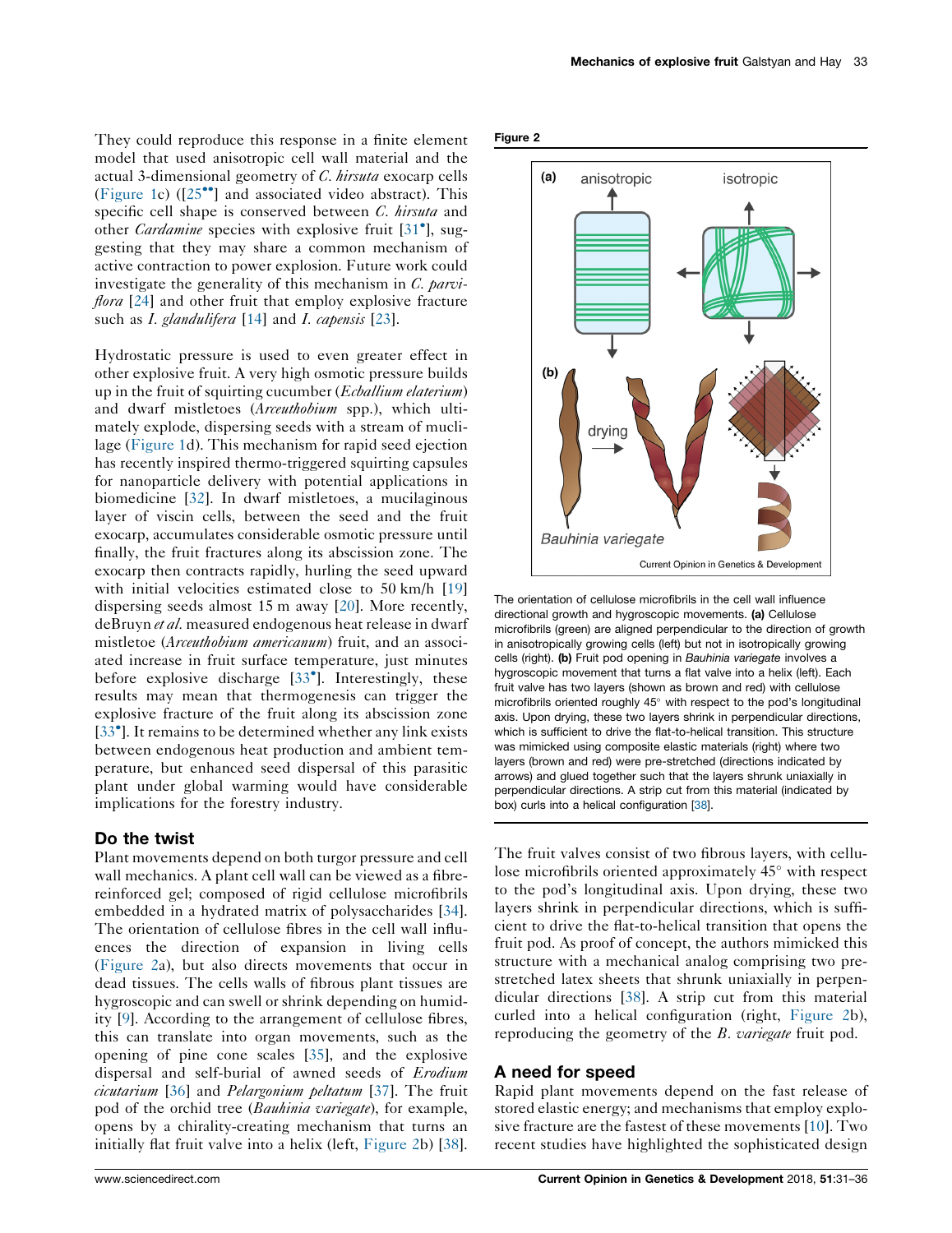



Multi-scale model reproduces explosive seed dispersal in C. hirsuta. (a) At the organ scale, tension is generated by differential contraction of valve tissues. Explosive release of this tension is controlled at the cellular scale by asymmetric lignification (red) of endocarp bcells in the valve. These lignified cell walls are shaped like a hinge, which can open (arrow). The valve needs to coil along its length to reach its relaxed state, but its transverse curvature prevents this. Opening the hinge flattens the cross-section of the valve, which removes this energy barrier, allowing the sudden release of stored elastic energy. (b) Formalizing these concepts in a mathematical model of the elastic energy in the fruit valves describes the dynamics of the coiling valves. Figure reproduced from Ref. [25\*\*]. (c) [Key predictions of the mathematical model were tested using genetics.](#page-4-0) Compared to the hinged secondary cell wall in endocarp b cells of explosive wild-type fruit (upper), endocarp b cells are missing in the nonexplosive less lignin2 (lig2) mutant (middle), demonstrating that these cells are required for fruit to explode. Lignified secondary cell walls are deposited symmetrically in endocarp b cells of non-explosive NST3::VND7 transgenics (lower), demonstrating that the hinged shape of endocarp b secondary cell walls is required for explosive seed dispersal.

mechanisms underlying this instantaneous release of stored elastic energy in the fruits of touch-me-not (I. glandulifera) and popping cress (C. hirsuta)  $[14,25\degree]$  $[14,25\degree]$ . Fracture is an energy-consuming process, meaning that much of the elastic potential energy stored in fruit walls will be consumed in making cracks, and the remainder will be converted to kinetic energy to launch seeds. Yet Deegan found that almost all the energy stored in I. glandulifera fruit walls was converted into kinetic energy [\[14](#page-4-0)]. Using a finite element model with the actual geometry of the fruit valve, he showed that 70% of the connecting seam between valves can be cracked without causing explosion [[14\]](#page-4-0). Therefore, due to an optimal shape of the fruit valves, cracks can creep down each connecting seam, priming the fruit for explosion. Explosive fracture of the remaining seams achieves an efficient transfer of elastic to kinetic energy [[14\]](#page-4-0). By contrast to this, the shape of *I. capensis* fruit valves does not allow the seams to precrack [\[14](#page-4-0)]. Therefore, explosive seed dispersal in this different touch-me-not species is less energy efficient, resulting in a smaller dispersal distance [\[23](#page-4-0)]; associated with a less invasive habit [[39\]](#page-5-0).

Geometry is also key to the rapid release of stored energy in C. hirsuta — geometry of the fruit valve, but ultimately the geometry of a cell wall in a single cell layer of the valve  $[25^{\bullet\bullet}]$ . Cells in the inner (endocarp b) layer of the

ary cell wall on their inner face (red, Figure 3a). Lignin is precisely deposited in these cells to form three stiff rods connected by very thin hinges. The fruit valve needs to coil along its length to reach its relaxed state, but its transverse curvature prevents this (Figure 3a). Opening these hinged cell walls flattens the cross-section of the valve, which removes this energy barrier, allowing the sudden release of elastic energy (Figure 3a). Toy slap bracelets, for example, work by a similar principle. The particular advance in this work came from combining functional and theoretical approaches  $[25\bullet]$ . In this case, a mathematical model explicitly described how the geometry of the lignified endocarp  $\delta$  cell walls enabled explosive energy release (Figure 3b), and predictions from this model were functionally tested using genetics (Figure 3c). First, C. hirsuta mutants with less lignified fruit valves were identified by genome-wide mutagenesis, including a mutant that was missing the endocarp  $\phi$  cell layer (Figure 3c). Fruit of this mutant were unable to explode, providing genetic evidence that these lignified cells were necessary for explosive dispersal  $[25\degree]$ . Second, genetically modifying the geometry of these lignified cell walls from hinged to boxed, also rendered the fruit unable to explode (Figure 3c). This provided genetic evidence that the specific geometry of the secondary cell wall was necessary for explosive energy release  $[25\text{''}]$ . By

valve are asymmetrically thickened by a lignified second-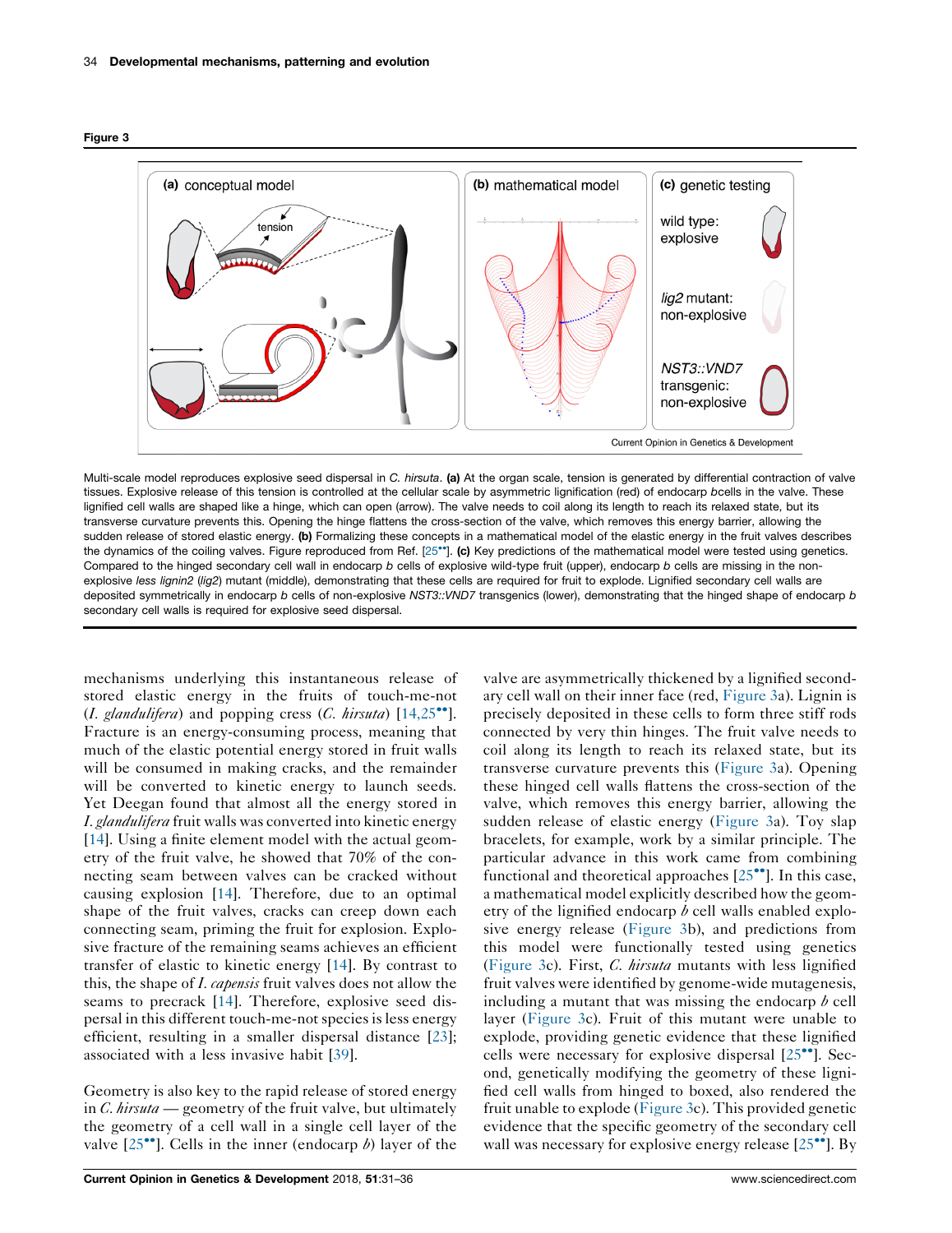<span id="page-4-0"></span>demonstrating a strict phylogenetic association between explosive seed dispersal and the presence of asymmetric secondary cell wall thickenings in endocarp  $\phi$  cells of fruit across the Brassicaceae, the authors concluded, based on combined evidence, that this secondary cell wall pattern was a novelty associated with the evolution of explosive seed dispersal  $[25$ <sup> $\degree$ </sup>].

### **Conclusions**

Explosive fruit continue to fascinate scientists from diverse disciplines. Considerable progress has been made in recent years by combining approaches from these different disciplines to understand the explosive mechanisms plants use for seed dispersal. These studies have leveraged advances in high-speed imaging, quantitative image analysis [[40\]](#page-5-0), and non-destructive methods to measure mechanical properties of cells and tissues [\[41](#page-5-0)], thermogenesis [33 [\], and 3-D microstructure \[37](#page-5-0)]. Combining this quantitative data with state-of-the-art modeling techniques has been a useful approach to identify the mechanical basis of explosive movements  $[14,25\degree]$ . It has also been important to study these complex, biomechanical traits at multiple scales, relating observations at the plant scale all the way down to the cellular and genetic scales, by systematically linking each scale with modeling  $[25\degree]$ . Use of the genome editing tool CRISPR-Cas9 now offers exciting possibilities to combine genetics with biomechanics to study rapid movements in a wide range of plants.

### Conflict of interest statement

Nothing declared.

#### Acknowledgments

We acknowledge support from Deutsche Forschungsgemeinschaft FOR2581 grant HA 6316/2-1 to AH, the Max Planck Society W2 Minerva programme to AH, and a Humboldt post-doctoral Fellowship to AG.

#### References and recommended reading

Papers of particular interest, published within the period of review, have been highlighted as:

- of special interest
- •• of outstanding interest
- 1. Hamilton WD, May RM: [Dispersal in stable habitats](http://refhub.elsevier.com/S0959-437X(18)30011-X/sbref0210). Nature 1977, 269[:578-581.](http://refhub.elsevier.com/S0959-437X(18)30011-X/sbref0210)
- 2. Stuppy W, Kesseler R: Fruit Edible, Inedible, Incredible. edn 2. [Papadakis; 2011.](http://refhub.elsevier.com/S0959-437X(18)30011-X/sbref0215)
- 3. Ridley HN: [The Dispersal of Plants throughout the World](http://refhub.elsevier.com/S0959-437X(18)30011-X/sbref0220). L. Reeve [& Co.; 1930.](http://refhub.elsevier.com/S0959-437X(18)30011-X/sbref0220)
- 4. [Lentink D, Dickson WB, van Leeuwen JL, Dickinson MH:](http://refhub.elsevier.com/S0959-437X(18)30011-X/sbref0225) Leading[edge vortices elevate lift of autorotating plant seeds](http://refhub.elsevier.com/S0959-437X(18)30011-X/sbref0225). Science 2009, 324[:1438-1440.](http://refhub.elsevier.com/S0959-437X(18)30011-X/sbref0225)
- 5. The evolution of the Etrich Taube. In Flight. 1915.
- 6. [Bunney K, Bond WJ, Henley M:](http://refhub.elsevier.com/S0959-437X(18)30011-X/sbref0235) Seed dispersal kernel of the [largest surviving megaherbivore the African savanna](http://refhub.elsevier.com/S0959-437X(18)30011-X/sbref0235) elephant. [Biotropica](http://refhub.elsevier.com/S0959-437X(18)30011-X/sbref0235) 2017, 49:395-401.
- 7. [Chen Q, Gorb SN, Gorb E, Pugno N:](http://refhub.elsevier.com/S0959-437X(18)30011-X/sbref0240) Mechanics of plant fruit hooks. [J R Soc Interface](http://refhub.elsevier.com/S0959-437X(18)30011-X/sbref0240) 2013, 10:20120913.
- 8. Stephens T: [How a Swiss Invention Hooked the World](http://refhub.elsevier.com/S0959-437X(18)30011-X/sbref0245). swissinfo. [ch; 2007.](http://refhub.elsevier.com/S0959-437X(18)30011-X/sbref0245)
- 9. Geitmann A: [Actuators acting without actin](http://refhub.elsevier.com/S0959-437X(18)30011-X/sbref0250). Cell 2016, 166[:15-17.](http://refhub.elsevier.com/S0959-437X(18)30011-X/sbref0250)
- 10. [Skotheim JM, Mahadevan L:](http://refhub.elsevier.com/S0959-437X(18)30011-X/sbref0255) Physical limits and design [principles for plant and fungal movements](http://refhub.elsevier.com/S0959-437X(18)30011-X/sbref0255). Science 2005, 308[:1308-1310.](http://refhub.elsevier.com/S0959-437X(18)30011-X/sbref0255)
- 11. Forterre Y: [Slow, fast and furious: understanding the physics of](http://refhub.elsevier.com/S0959-437X(18)30011-X/sbref0260) [plant movements](http://refhub.elsevier.com/S0959-437X(18)30011-X/sbref0260). J Exp Bot 2013, 64:4745-4760.
- 12. [Vincent O, Weisskopf C, Poppinga S, Masselter T, Speck T,](http://refhub.elsevier.com/S0959-437X(18)30011-X/sbref0265) [Joyeux M, Quilliet C, Marmottant P:](http://refhub.elsevier.com/S0959-437X(18)30011-X/sbref0265) Ultra-fast underwater [suction traps](http://refhub.elsevier.com/S0959-437X(18)30011-X/sbref0265). Proc Biol Sci 2011, 278:2909-2914.
- 13. [Forterre Y, Skotheim JM, Dumais J, Mahadevan L:](http://refhub.elsevier.com/S0959-437X(18)30011-X/sbref0270) How the Venus [flytrap snaps](http://refhub.elsevier.com/S0959-437X(18)30011-X/sbref0270). Nature 2005, 433:421-425.
- 14. Deegan RD: [Finessing the fracture energy barrier in ballistic](http://refhub.elsevier.com/S0959-437X(18)30011-X/sbref0275) seed dispersal. [Proc Natl Acad Sci USA](http://refhub.elsevier.com/S0959-437X(18)30011-X/sbref0275) 2012, 109:5166-5169.
- 15. Vogel S: [Living in a physical world II. The bio-ballistics of](http://refhub.elsevier.com/S0959-437X(18)30011-X/sbref0280) [small projectiles](http://refhub.elsevier.com/S0959-437X(18)30011-X/sbref0280). J Biosci 2005, 30:167-175.
- 16.  $\bullet$ [Charpentier V, Hannequart P, Adriaenssens S, Baverel O,](http://refhub.elsevier.com/S0959-437X(18)30011-X/sbref0285) Viglino E, Eisenman S: [Kinematic amplification strategies in](http://refhub.elsevier.com/S0959-437X(18)30011-X/sbref0285)

[plants and engineering](http://refhub.elsevier.com/S0959-437X(18)30011-X/sbref0285). Smart Mater Struct 2017:26. A comprehensive review of mechanical strategies underlying plant movements from an engineering perspective. Strategies are examined with respect to the mechnical principles of morphing structures.

- 17. [Sakes A, van der Wiel M, Henselmans PW, van Leeuwen JL,](http://refhub.elsevier.com/S0959-437X(18)30011-X/sbref0290) Dodou D, Breedveld P: [Shooting mechanisms in nature: a](http://refhub.elsevier.com/S0959-437X(18)30011-X/sbref0290) [systematic review](http://refhub.elsevier.com/S0959-437X(18)30011-X/sbref0290). PLoS One 2016, 11:e0158277.
- 18. Schneider S: [Untersuchungen ueber die](http://refhub.elsevier.com/S0959-437X(18)30011-X/sbref0295) [Samenschleudermechanismen verschiedener Rhoeadales](http://refhub.elsevier.com/S0959-437X(18)30011-X/sbref0295). In [Jahrbuecher fuer wissenschaftliche Botanik](http://refhub.elsevier.com/S0959-437X(18)30011-X/sbref0295), vol 81. Edited by [Fitting H](http://refhub.elsevier.com/S0959-437X(18)30011-X/sbref0295) . Verlag von Gebrueder Borntraeger; 1935.
- 19. Hawksworth FG: [Ballistics of Dwarf Mistletoe Seeds](http://refhub.elsevier.com/S0959-437X(18)30011-X/sbref0300). Science 1959, 130 [504-504.](http://refhub.elsevier.com/S0959-437X(18)30011-X/sbref0300)
- 20. [Hinds TE, Hawksworth FG, Mcginnies WJ:](http://refhub.elsevier.com/S0959-437X(18)30011-X/sbref0305) Seed discharge in [Arceuthobium — a photographic study](http://refhub.elsevier.com/S0959-437X(18)30011-X/sbref0305). Science 1963, 140 [1236-&.](http://refhub.elsevier.com/S0959-437X(18)30011-X/sbref0305)
- 21. Swaine MD, Beer T: [Explosive seed dispersal in](http://refhub.elsevier.com/S0959-437X(18)30011-X/sbref0310) *Hura-Crepitans*<br> [L \(Euphorbiaceae\)](http://refhub.elsevier.com/S0959-437X(18)30011-X/sbref0310). New Phytol 1977, 78 695-&.
- 22. [Garrison WJ, Miller GL, Raspet R:](http://refhub.elsevier.com/S0959-437X(18)30011-X/sbref0315) Ballistic seed projection in two [herbaceous species](http://refhub.elsevier.com/S0959-437X(18)30011-X/sbref0315). Am J Bot 2000, 87:1257-1264
- 23. [Hayashi M, Feilich KL, Ellerby DJ:](http://refhub.elsevier.com/S0959-437X(18)30011-X/sbref0320) The mechanics of explosive [seed dispersal in orange jewelweed \(](http://refhub.elsevier.com/S0959-437X(18)30011-X/sbref0320)Impatiens capensis). J Exp Bot 2009, 60[:2045-2053.](http://refhub.elsevier.com/S0959-437X(18)30011-X/sbref0320)
- 24. [Hayashi M, Gerry SP, Ellerby DJ:](http://refhub.elsevier.com/S0959-437X(18)30011-X/sbref0325) The seed dispersal catapult of Cardamine parviflora [\(Brassicaceae\) is efficient but unreliable](http://refhub.elsevier.com/S0959-437X(18)30011-X/sbref0325). Am J Bot 2010, 97[:1595-1601.](http://refhub.elsevier.com/S0959-437X(18)30011-X/sbref0325)
- 25. [Hofhuis H, Moulton D, Lessinnes T, Routier-Kierzkowska AL,](http://refhub.elsevier.com/S0959-437X(18)30011-X/sbref0330)  $\ddot{\phantom{0}}$ [Bomphrey RJ, Mosca G, Reinhardt H, Sarchet P, Gan X, Tsiantis M](http://refhub.elsevier.com/S0959-437X(18)30011-X/sbref0330) et al.: [Morphomechanical innovation drives explosive seed](http://refhub.elsevier.com/S0959-437X(18)30011-X/sbref0330) [dispersal](http://refhub.elsevier.com/S0959-437X(18)30011-X/sbref0330). Cell 2016, 166:222-233.

The mechanism of explosive seed disperal in Cardamine hirsuta is reproduced by a multi-scale model using interactions between cell and tissue-level processes.

- 26. [Hay AS, Pieper B, Cooke E, Mandakova T, Cartolano M,](http://refhub.elsevier.com/S0959-437X(18)30011-X/sbref0335) [Tattersall AD, dello Ioio R, McGowan SJ, Barkoulas M, Galinha C](http://refhub.elsevier.com/S0959-437X(18)30011-X/sbref0335) et al.: Cardamine hirsuta[: a versatile genetic system for](http://refhub.elsevier.com/S0959-437X(18)30011-X/sbref0335) [comparative studies](http://refhub.elsevier.com/S0959-437X(18)30011-X/sbref0335). Plant J 2014, 78:1-15.
- 27. [Gan X, Hay A, Kwantes M, Haberer G, Hallab A, Ioio RD, Hofhuis H,](http://refhub.elsevier.com/S0959-437X(18)30011-X/sbref0340) [Pieper B, Cartolano M, Neumann U](http://refhub.elsevier.com/S0959-437X(18)30011-X/sbref0340) et al.: The Cardamine hirsuta [genome offers insight into the evolution of morphological](http://refhub.elsevier.com/S0959-437X(18)30011-X/sbref0340) diversity. [Nat Plants](http://refhub.elsevier.com/S0959-437X(18)30011-X/sbref0340) 2016, 2:16167.
- 28. Munroe R: [Thing Explainer: Complicated Stuff in Simple Words](http://refhub.elsevier.com/S0959-437X(18)30011-X/sbref0345). [Houghton Mifflin Harcourt; 2015.](http://refhub.elsevier.com/S0959-437X(18)30011-X/sbref0345)
- 29. [Beauzamy L, Nakayama N, Boudaoud A:](http://refhub.elsevier.com/S0959-437X(18)30011-X/sbref0350) Flowers under [pressure: ins and outs of turgor regulation in development](http://refhub.elsevier.com/S0959-437X(18)30011-X/sbref0350). Ann Bot 2014, 114[:1517-1533.](http://refhub.elsevier.com/S0959-437X(18)30011-X/sbref0350)